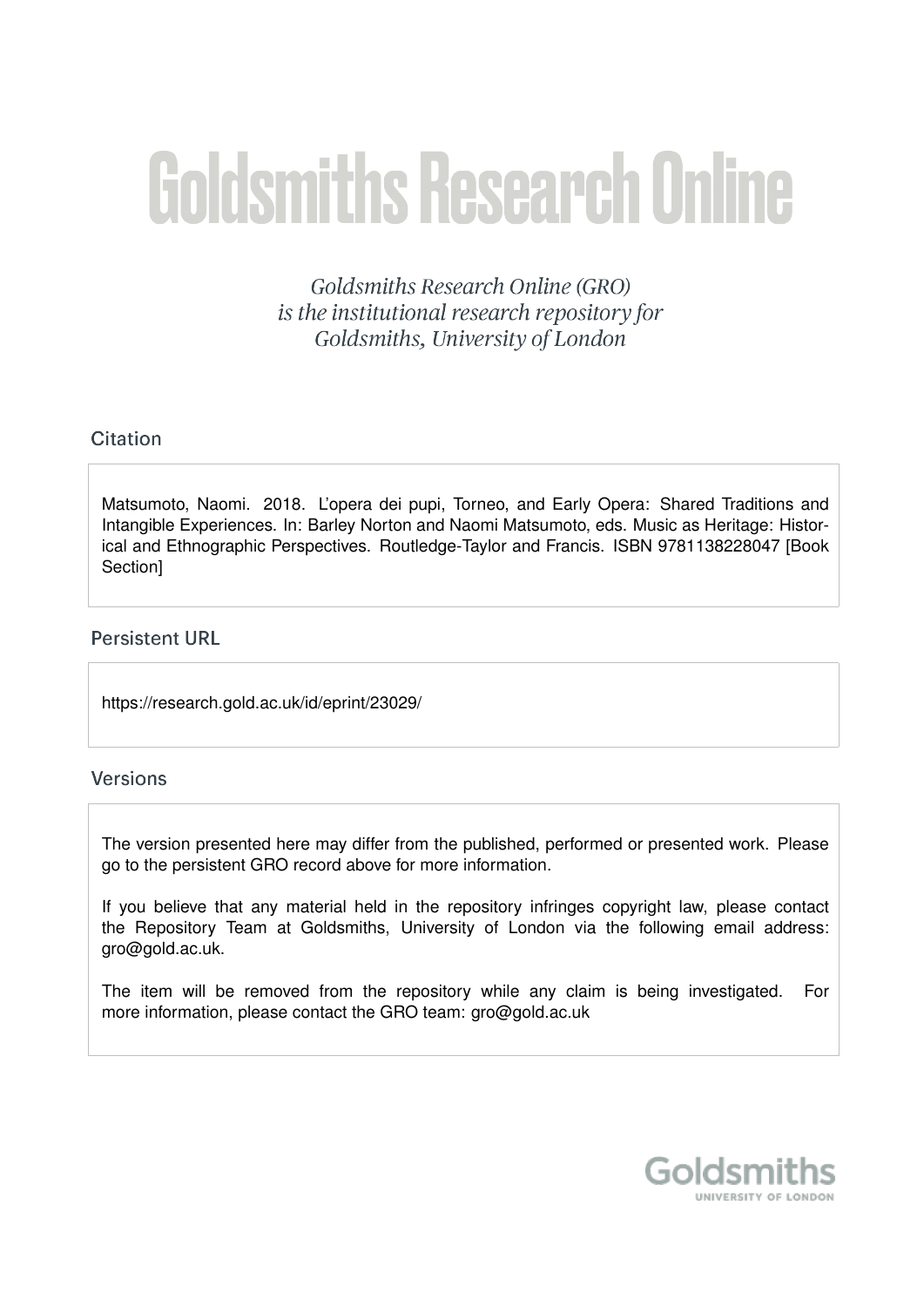## **Chapter 2**

*L'opera dei pupi***,** *Torneo***, and Early Opera: Shared Traditions and Intangible Experiences** Naomi Matsumoto

## **Introduction**

In 1998 UNESCO launched a new programme of registering and protecting 'masterpieces of the oral and intangible heritage of humanity'.<sup>1</sup> The first proclamation of such pieces in May 2001 listed 19 items including the marionette theatre practice, *l'opera dei pupi*,<sup>2</sup> long considered as a characteristic Sicilian cultural tradition. The standard repertoire of *L'opera dei pupi* consists of chivalric stories based mainly on Italy's renowned epics *Orlando furioso* [The Frenzy of Orlando] by Ludovico Ariosto (1474−1533) and *Orlando innamorato* [Orlando in Love] by Matteo Maria Boiardo (1440 or 41−1494)*.* The interludes between the acts of the main programme present another, separate story in lighter vein often featuring characters from the *commedia dell' arte* tradition. A form of puppet theatre in Italy seems to have existed in Roman times but there appears to be very little link between the ancient practice and what we now know as *l'opera dei pupi*. 3 Arguably, its direct archetype may have been formed in the sixteenth and seventeenth centuries, but it is during the nineteenth century that *l'opera dei pupi* established itself. During that century, versions of it could found in Rome, Puglia and Naples, but it became particularly successful in Sicily (Morse 2007: 36−42).

The UNESCO 'masterpiece' scheme in 2001 was superseded by the Convention for the Safeguarding of Intangible Cultural Heritage in 2003. After the enforcement of that convention in 2006, all the 'masterpieces' listed between 2001 and 2005 (including *l'opera dei pupi*) were automatically inscribed as examples of Intangible Cultural Heritage in 2008 (Lixinski 2013: 33).<sup>4</sup> *L'opera dei pupi* was included by UNESCO both as a 'masterpiece' and as 'intangible cultural heritage' because it was able to fulfill the criteria concerning its uniqueness, historical roots and importance for affirming the cultural identity of the communities involved in the tradition.<sup>5</sup> The UNESCO website also explains that *l'opera dei pupi* was under threat from the 'development of the entertainment industry and the advent of television' and adds that that 'social changes in Sicilian towns and neighbourhoods also took their toll'.<sup>6</sup>

When considering the criteria that enable *l'opera dei pupi* to be promoted as intangible cultural heritage, it is interesting to examine its historical connections with other related genres. For instance, when comparing the so-called 'minor' and 'endangered' genre of *l'opera dei pupi* with 'mainstream' opera from the early modern era, the two traditions are strikingly close in various respects. Both of them often derive their subject matter from cultivated literature and make it more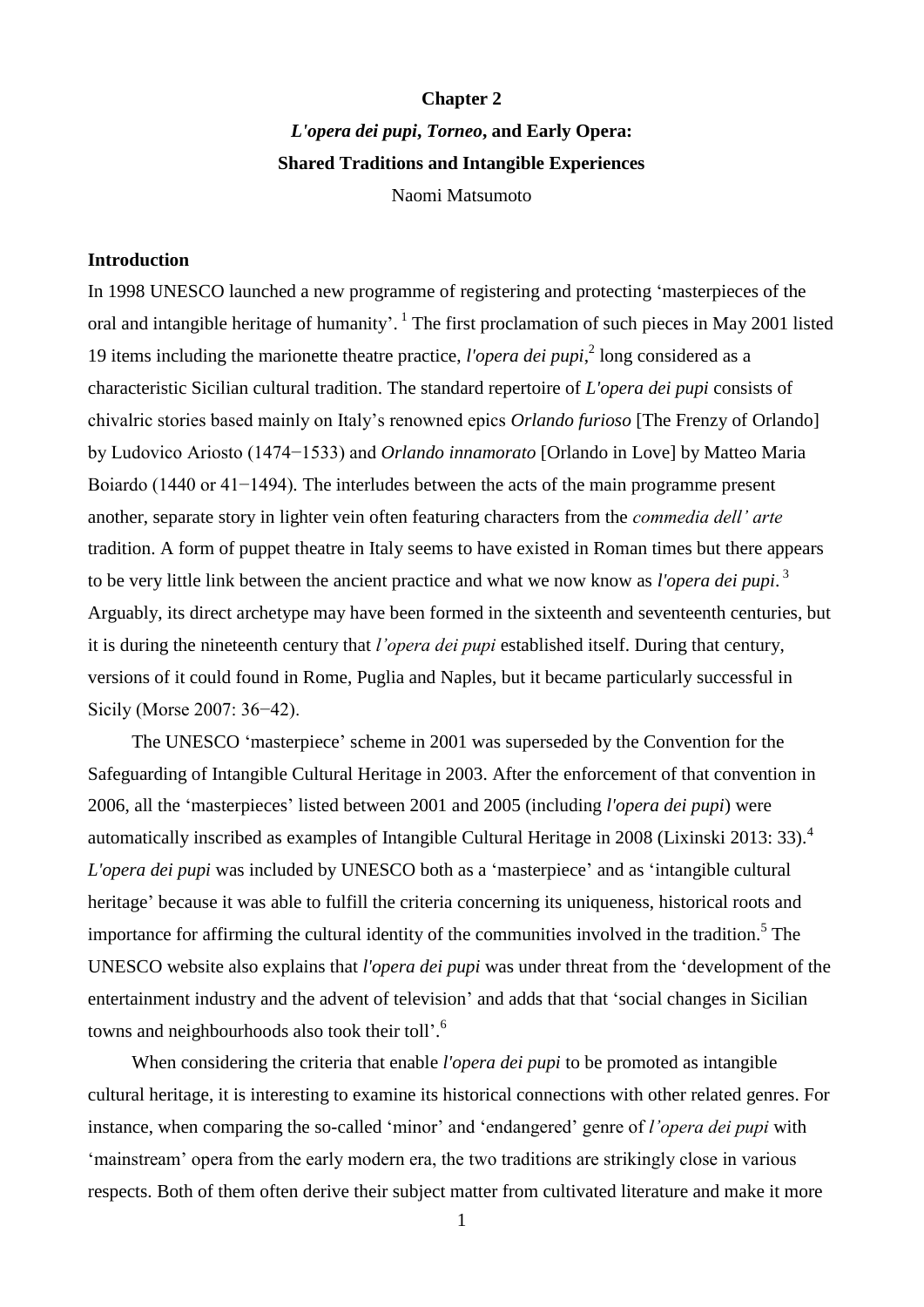accessible to the wider public by condensing the stories, and by occasionally vulgarizing and parodying them. They also incorporate many aspects linked directly to their respective communities, traditions and surrounding cultures. Yet early modern opera is not promoted as intangible cultural heritage.

This chapter examines the anomaly that, despite many links and similarities, *l'opera dei pupi*  has been acknowledged by UNESCO while the operatic tradition has not. A thorough investigation of the historical record reveals hidden parallels between the plots found in the puppet theatre and those of early modern opera. This implies that opera influenced the puppet theatre, especially since it was not fully developed until the nineteenth century. In turn, opera emerged out of traditions in the sixteenth century and earlier, which predate the formation of opera as a distinct genre. The examples I use include not only fully fledged operas but also related forgotten genres from the midseventeenth century. Methodologically, my research focuses on written musical as well as literary sources, which have a complex relation to what the theatre anthropologist, Eugenio Barba calls 'empirical memory' (Barba and Savarese 2011: 164),<sup>7</sup> the unwritten, orally transmitted 'intangible'. As I aim to demonstrate, many intangible fragments of the past and the cultural environment of the intangible arise from between the written lines and the musical staves of the tangible, archived sources. In the conclusion, I engage with the thorny issue of the justifications for preserving genres of cultures which are considered to be fundamentally elitist, and the role of heritage policies in supporting musical culture which is by nature fluid and ever developing.

## **Opera and** *L'opera dei pupi***: The Retelling of Chivalric Epics**

One of the original purposes of *l'opera dei pupi* was to enlighten the wider public by retelling Renaissance literary masterpieces, a purpose it also shared with opera. The epic poem *Orlando furioso*, completed in 1516 by Ariosto after many years of labour, is amongst the most frequent sources for the plots of operas, comparable only to *Gerusalemme Liberata* [Jerusalem Delivered] by Torquato Tasso (1544−1595). The main plot of *Orlano furioso* is partly derived from the Old French epic, *The Chanson de Roland* [The Song of Roland], but Ariosto's work, in the course of its 46 cantos, expands and interpolates rather fantastical stories concerning three soldiers serving under Charlemagne: Orlando, who succumbs to insanity after discovering the betrayal of his beloved Angelica; Ruggiero, who despite being captured by the sorceress Alcina eventually secures a wife and a dynasty; and Astolfo, who, riding a fantastical beast called the hippogriff, flies up to the moon and overviews the world. Throughout the history of Italian opera, there are over 100 operas featuring various episodes from *Orlando furioso*. <sup>8</sup> However, the plots and the characterisations are not necessarily faithful to the original. For example, seventeenth-century composers were attracted more by the story concerning Ruggiero and Alcina, rather than that of the main characters Orlando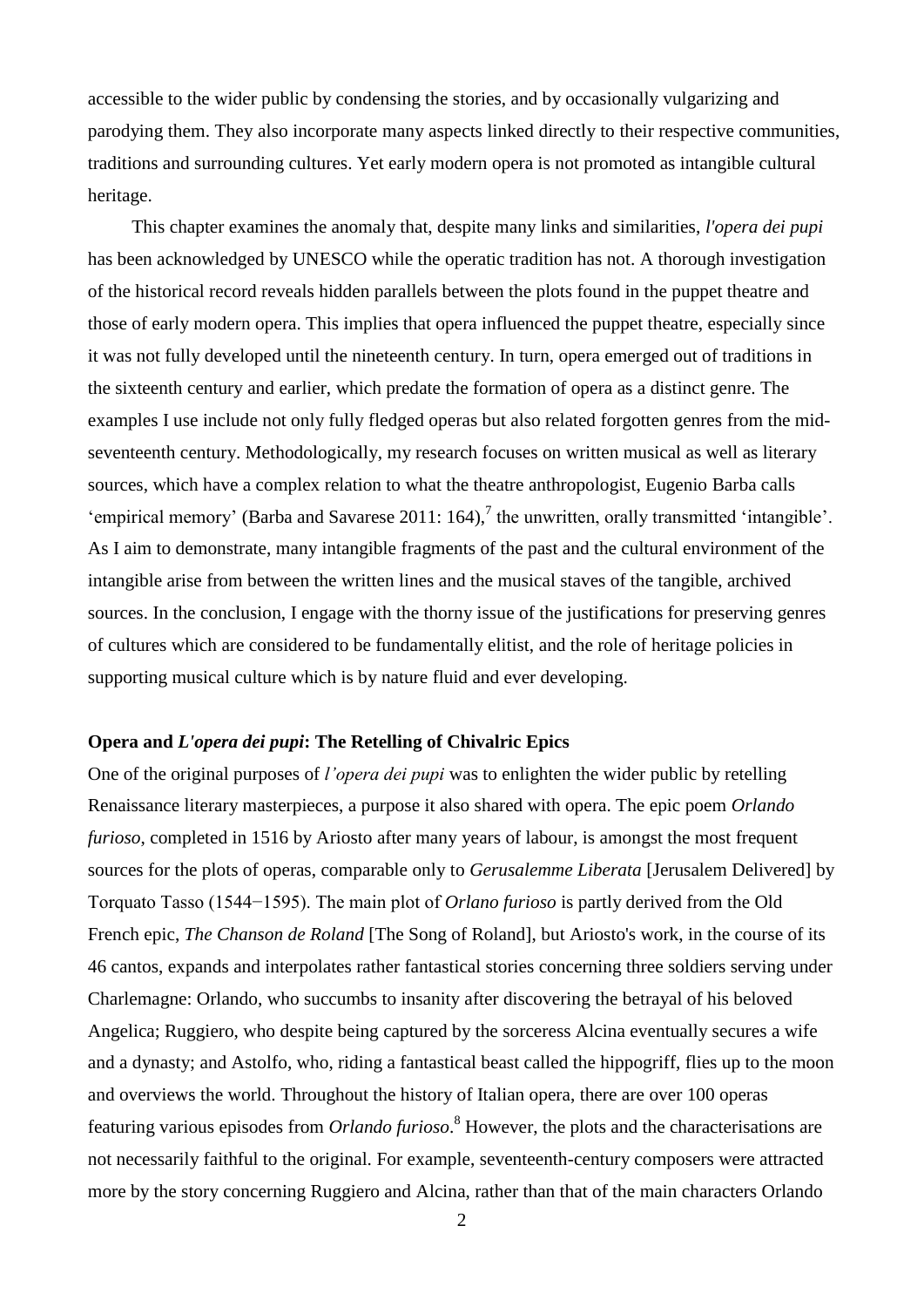and Angelica. This concentration on the witch Alcina led to the establishment of the 'magic opera' genre.<sup>9</sup>

In Ariosto's original epic, Orlando's madness is portrayed in a serious and violent way − he slays innocent villagers (Ariosto 2006: Canto XXIV, 5, p.614), and orders a shepherd to swap his old nag with Orlando's dead horse and, upon the shepherd's refusal, he murders him (Ariosto 2006: Canto XXX, 5-8, p. 771−772). However, the operatic representation of Orlando tends to lack the violence of the original; rather he is represented in humorous terms. This amusing characterisation in the operatic genre led to the use of parody as well; in *Amor e dover* [Love and Duty], Carlo Francesco Pollarolo's opera premiered in a Venetian public theatre in 1696, the ever pugnacious and frenzied German soldier Gernando drags a chair across the stage in imitation of Orlando's dead horse. $10$ 

In this regard, Orlando in the *opera dei pupi* is similar to his operatic counterpart. The Orlando character in the puppet theatre in Palermo is always represented by a cross-eyed puppet.<sup>11</sup> and his characterization connotes stupidity rather than dignified frenzy (Croce 2014: 14). Such parallels between opera and *l'opera dei pupi* concerning chivalric subjects do not seem coincidental. This is probably because the local performances of operas based upon such themes played a role in the standardisation of the repertoire of *l'opera dei pupi* during the nineteenth century, as has been argued by some scholars (Pasqualino 2008: 18−19). Originally, tales concerning Charlemagne were transmitted to, and spread within, the Italian peninsula by itinerant storytellers or (the Italian equivalents to) minstrels. Renaissance itinerant street performers who played the *lira da braccio* [arm-held viol] also recited and sang chivalric epics. They seem to have been responsible for producing the famous Ruggiero tune which was used to chant verses of the epic. And this kind of declamation had an influence on the new recitative style in opera (Brand 1984: 54−56).

For centuries, even up to the second half of the twentieth century, Sicily enjoyed two related but distinct types of street performer. These were the *cantastorie* who 'go around singing to the people stories and legends written in poetry' and the *contastorie* who 'recite [stories] by heart accompanying their narration with vivacious gestures' (Li Gotti 1978: 46; English Translation, Croce 2014: 28). As time passed, the *cantastorie* became concerned more with amusing local news, while the *contastorie* continued to specialize in chivalric stories (Croce 2014: 28). *L'opera dei pupi* established as late as the 1840s was a 'newcomer' to such story-telling traditions (Croce 2014: 7). It does not have a 'long enduring history' despite the implications of its being nominated as 'heritage' by UNESCO. Rather, it seems suddenly to have soared to popularity in relation to Sicilian sentiments during the Risorgimento (Croce 2014: 22), and it is for that movement that *l'opera dei pupi* seems to have acquired its 'outstanding value'.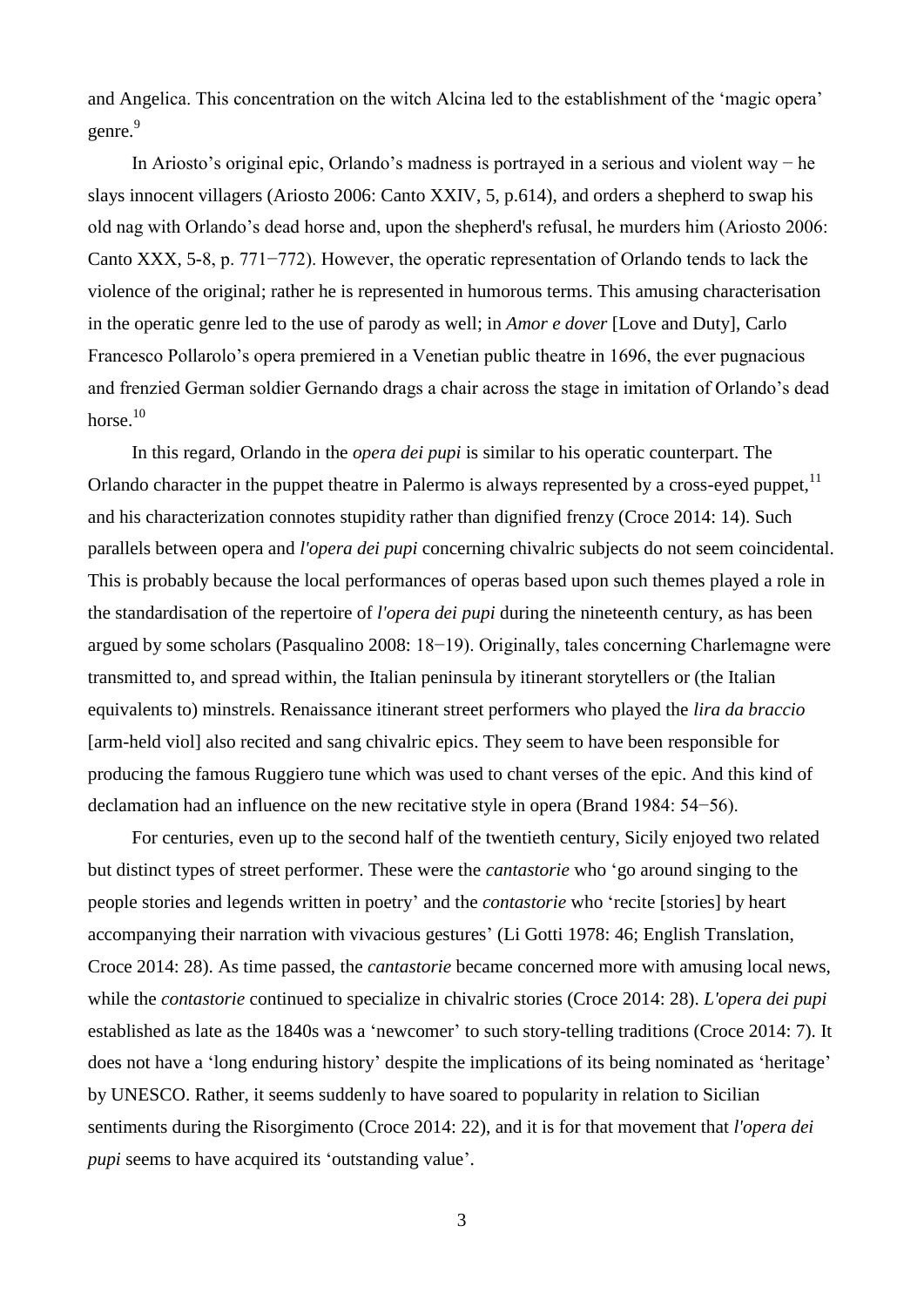It seems that, in part, the *opera dei pupi* made itself popular by incorporating local anecdotes as comic interludes in dialect (called *farse*) during the performance. This resulted in a convivial, sometimes decidedly rowdy, entertainment for the 'community' (Croce 2014: 58). Exactly who constitutes the 'community' here will be discussed further below, but the tendency to incorporate local references and make adaptations for a particular community can also be found in many early operas, as we shall now see.

## **Opera as Direct Speech to the Community**

The easiest way of localizing an already composed opera seems to have been by adapting the *prologo* [prologue], the introductory section with its own brief self-contained episode extraneous to the main plot.<sup>12</sup> Many such examples survive, including Monteverdi's *Arianna* (1608) and *L'incoronazione di Poppea* [The Coronation of Poppaea] (1642/43). The former was premiered in Mantua as part of Francesco Gonzaga's wedding celebrations but in 1640 when it was revived for a Venetian public theatre, the original reference in the Prologo to 'Carlo' – Carlo Emmanuele I, Duke of Savoy, the father of the bride – was replaced with one to the Venetian Doge. The change can be seen in a libretto printed in Venice in 1639 prior to the performance.<sup>13</sup>

... Odi Carlo immortal come sospiri Tradita Amante in solitaria riva, Fose avverrà, che de la scena argiva. L'antico honor ne' novi canti ammiri<sup>14</sup> (Rinuccini 1608: 8).

... Odi Duce immortal come sospiri Tradita Amante in solitaria riva, Fose avverrà, che de la scena argiva. L'antico honor ne' novi canti ammiri. (Rinuccini 1639: 12).

There are some local references within the main body of an opera as well. Examples include Francesco Sacrati's opera *La finta pazza* [*The Pretended Madwoman*] of 1641 on a libretto by Giulio Strozzi, and Pietro Andrea Ziani's opera *Le fortune di Damira e Rodope* [*The Fortunes of Damira and Rodope*] of 1657 on a libretto by Aurelio Aureli. In Sacrati/Strozzi's opera, in the middle of her mad scene, the title role suddenly breaks off and archly refers directly to the 'Novissimi Theatre', where the premiere took place:

| $\cdots$                                 |                                   |
|------------------------------------------|-----------------------------------|
| Che melodie son queste?                  | What melodies are these?          |
| Ditemi? Che Novissimi Teatri,            | Tell me, in the Novissimi Theatre |
| Che numerose scene                       | what numerous scenes of Skyros    |
| S'apparecchiano in Sciro?                | Are being prepared?               |
| Voglio esser ancor' io                   | I want to be                      |
| Pel faticare a parte (Strozzi 1641: 87). | Part of the work as well          |

When the opera was disseminated to other areas of the Italian peninsula, this reference was naturally deleted,<sup>15</sup> and the sole surviving music (I-IBborromeo: MS AU298) which seems to reflect a Milanese performance does not contain this scene.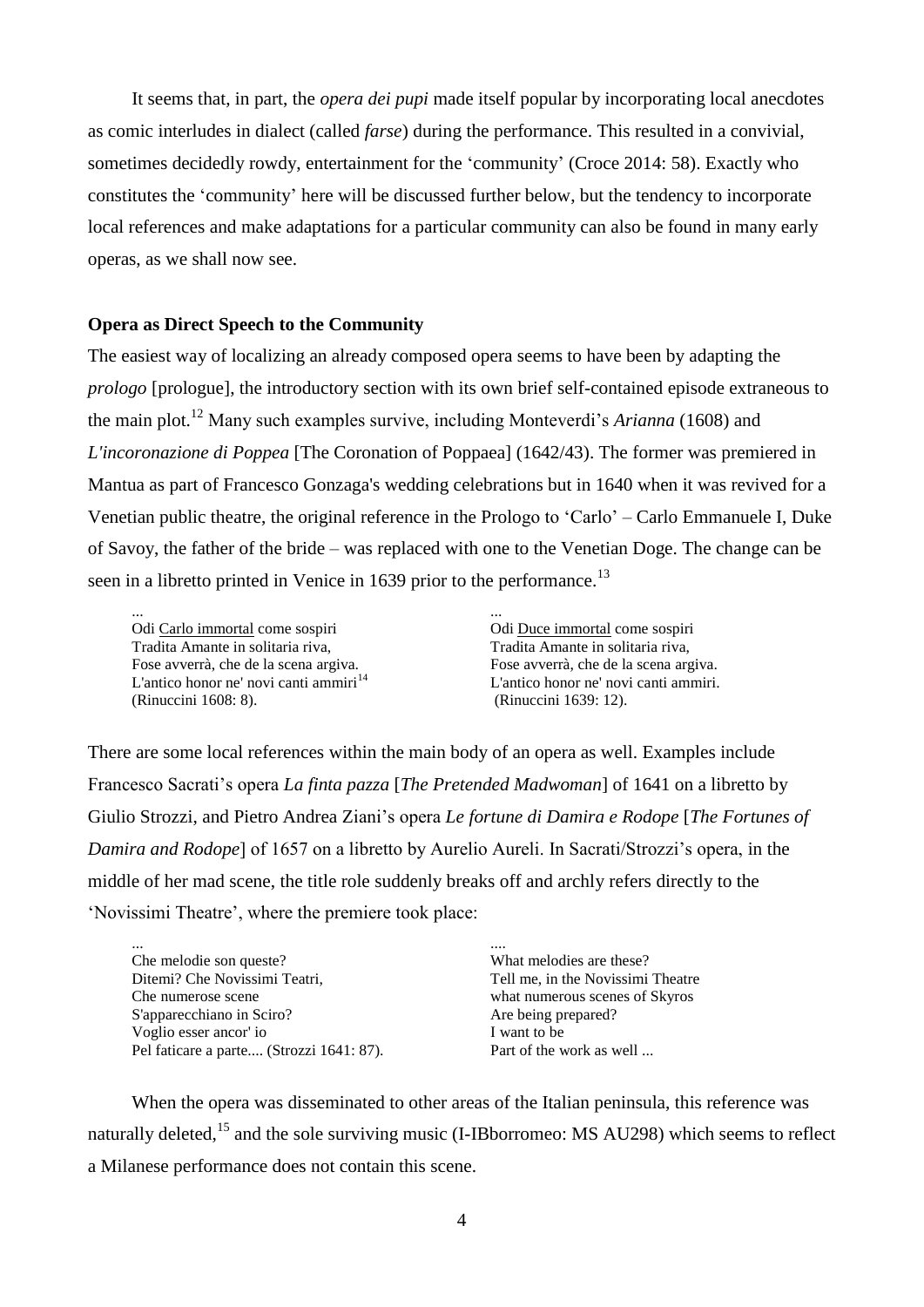Another interesting example can be found in Ziani/Aureli's opera which was premiered during the Venetian Carnival in 1657.<sup>16</sup> In Act I, Scene 21, two minor characters – Nerina, the heroine Damira's adoptive mother and Lerino, a pageboy − watch a masked procession (Aureli 1657: 42−43), and later in the final act, the secondary heroine Rodope wearing a mask, pays a visit to her admirer who is confined in a dank prison cell (Aureli 1657: 83). Although the plot was set in Egypt, the reference to a mask was topical for the Venetian audience  $-$  it was a custom that during the Carnival season in Venice those attending opera performances wore masks.<sup>17</sup> However, when the opera was revived at the Rodino theatre, in Palermo in 1669, those references to 'masking' were omitted.<sup>18</sup>

These examples of localization and emphasized topicality may well have been aspects that opera as a genre acquired from somewhat similar theatrical genres, which mutually influenced and co-existed with opera. In the cases I have just discussed, *Commedia dell' arte* seems to have offered the model for the practice (Cf. MacNeil 2003). In other genres – related closely to opera but now largely forgotten – we find more signs of 'the intangible' in operatic traditions, to which I will now turn my attention.

## **Intangible Distinctions: the Sub-genres of Early Opera**

Any discussion of the sub-genres of early modern opera must include an assessment of the activities of the Marquis Pio Enea degli Obizzi.<sup>19</sup> The 17<sup>th</sup>-century chronicler Cristoforo Ivanovich credited Obizzi as the person who prompted the Venetian Republic to accept 'opera' and open the first-ever public opera house in 1637 by authoring and presenting a work entitled *Ermiona* in Padua in 1636. He tells us: $^{20}$ 

In 1664, when I visited Marquis Pio Enea Obizzi in his most beautiful residence in Battaglia. There I saw a series of paintings of 'theatrical machines' with cavaliers on horseback. Upon my request, the marquis explained courteously to me: 'this is in 1636 when, requested by my friends, and to my great pride, I held a tournament in Padua, and presented a story of Cadmo [and Erminona] as an introductory musical entertainment, which was eventually published. As these pictures show, the work was an utterly magnificent spectacle.... And in the following year 1637, under the protection of patrons, by diverse skilled musicians, Benedetto Ferrari's *L'Andromeda* was performed at the Teatro di S. Cassiano. Thus, it was this very illustrious Cavalier and *letterato* who should be given the credit of introducing opera to Venice (Ivanovich 1688: 390−391). 21

*Ermiona* seems to have been sung throughout and tells a continuous story, and it was presented for an audience consisting of various strata from society, exactly like a fully-fledged opera in Venice. Moreover, the surviving illustration of a scene from *Ermiona* tells us that the staging involved elaborate machinery, much comparable to that employed in later operatic productions. However, the genre description provided by Obizzi for this work was *Introduzione d'un torneo e d'un balletto* – The prelude to a tournament and a ballet. During the 1630s and 40s, Obizzi supervised and/or authored five works (see: Table 2.1.), but only one – *Il Pio Enea* [Pious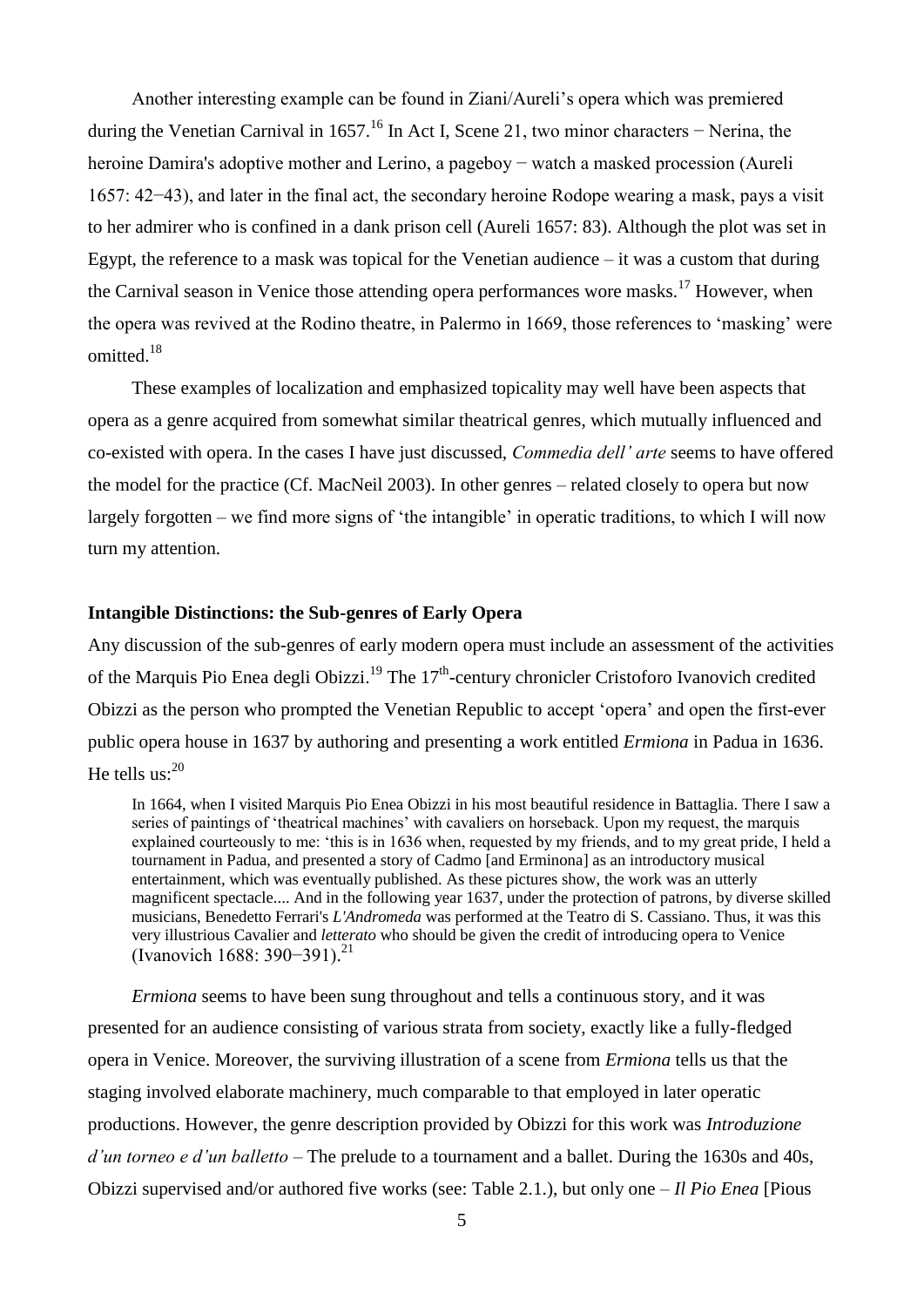Enea] – is described as an opera *per se*; the remaining opera-like works all functioned as the introduction or postlude to a type of stylized battle called either *Giostra* or *Torneo.* Their preceding or concluding popular entertainments were sung to music in a style exactly the same as that of early opera, and were thus linked directly to the formation and development of opera as a genre.

## **<Insert Table 2.1. here>**

The theatrical spectacle accompanying the tournament at that time was presented on the purpose-built stage sometimes in the open-air and sometimes indoors. For example, *L'Amor pudico* [Bashful Cupid], which Obizzi supervised, was shown outdoors. This work was produced in Padua on the evening of 15 June, 1643 as part of the local wedding celebrations for Elisabetta Landi and Bartolomeo Zeno. The venue of the event was La Piazza dei Signori, which had been frequently used from the sixteenth century as a venue for spectacles owing to its rectangular shape (Mancini et al 1988: 85). The centre of the piazza functioned as the stage, surrounded by scaffolding which acted as the general public's seating spaces. The scaffolding also supported torches to increase the visibility during the evening performance. The balconies of buildings overlooking the piazza were used as box seats for the nobility.

Obizzi, the supervisor of this event asked Luigi Manzini, a Bolognese Count, to write an official report of the production (L. Manzini 1643: 3), and his report contains not only the libretto but also several illustrations which show the stage set of each act and the disposition-plans of cavaliers participating in the tournament (See, for example: Figures 2.1. and 2.2.).

## **<Insert Figure 2.1. and 2.2. here>**

The event as a whole must have been an impressive pageant as even giraffes and elephants participated in the processions leading the acts, as the illustrations show. The pictures also give us evidence of musical instruments used such as percussion and trumpets. Instrumental as well as vocal music clearly played a vital role as Manzini frequently refers to it. Although no singer's name has come down to us, the composer was, as Manzini reports, Padre Antonio dalle Tavole, the maestro di cappella of Il Santo, a church in the city (1643: 56). Regrettably, however, no musical source connected to this event survives.

The libretto of this work, consisting of four separate acts labeled as 'inventioni' [inventions], was co-authored: Obizzi wrote the verses for the opening and for Inventione 1. Under Obizzi's guidance, two other writers 'versified' the remaining inventioni: Intenzioni 2 and 3 were written by Bartolini (who had previously published the official report of the *Ermiona* premiere) and Inventione 4 was the work of Michelangelo Torcigliani (L. Manzini 1643: 23, 32, 36, & 40). These details from *Amor pudico* give us a glimpse of those rich spectacles whose traditions lay behind their rather schematic, small-scale counterparts crammed on to the narrow stages of early theatres, and they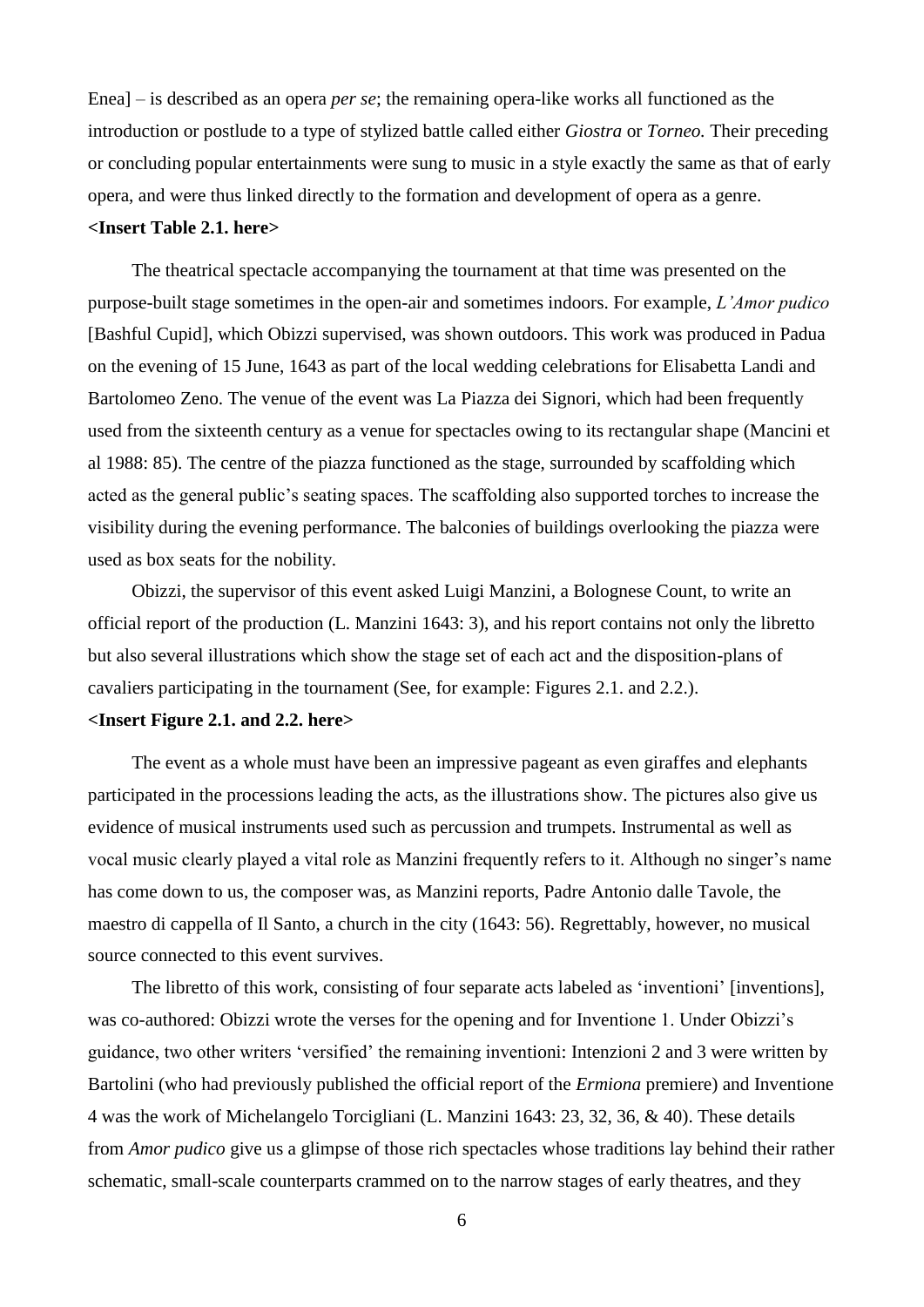allow us to sense the intangible echoes of one in the displays of the other.<sup>22</sup> For further indications of these lost traditions, we need now to turn to a work produced by Obizzi four years earlier than *Amor pudico*: *Furori di Venere* [Furies of Venus].

Performed in June 1639, *Furori di Venere* was Obizzi's second musical drama after *Ermiona.*  The work was produced in honour of Cardinal Giulio Sacchetti (1586−1663), the papal legate to the city of Bologna at that time. The production seems to have had the support of several Bolognese academies: the overall director was Cornelio Malvasia, a member of the Gelati;<sup>23</sup> the libretto was co-authored by Bernardino Mariscotti, the director of the Gelati (Cfr. Zani 1672: 32) and Carlo Possenti, a member of the Confusi. The official report of the performance was written by Giovanni Battista Manzini, a member of the della Notte. Likewise, Obizzi was a member of the Gelati, and he was known as 'il Rigenerato [the regenerated one]' (Cfr. Zani 1672: 354).

In early modern Italy, the academies operated as institutions parallel to universities or courts. The members, representative of both sexes and all social classes, consisted of pioneering scientists, authors, artists and political thinkers who debated many subjects from different disciplines. Through their publications and correspondence with intellectuals elsewhere in Europe, Italian academicians disseminated their ideas widely and, through this, made themselves central to the development of early modern intellectual culture of Europe (Everson and Sampson 2016: esp. 1−7). As the example of *Furori di Venere* demonstrates, however, each academy was deeply embedded in its own local community, and in the ways of local culture.

*Furori di Venere* consists of two parts which respectively act as the prelude and the postlude to a stylized battle between 4 squadrons of cavaliers named 'Sea', 'Forest', 'Navy' and 'Rome'. The battle was held outdoors but *Furori di Venere* was produced inside in La sala del senato cittadino nel Palazzo del Podestà – the Senate Chamber of the mayor's palace which was converted into a make-shift theatre of grand scale (Monaldini 1999: 126).

The action of the story takes place in Sicily, and the subject matter is concerned with the conflict between Venus and Juno and the chaotic situation amongst the Gods which resulted in the Trojan War. Giovanni Battista Manzini's official report of the production tells us that 'the events unfolded in this entertainment ultimately led to the wedding between Aeneas and Lavinia' (G. B. Manzini 1639: 69−70). Therefore, *Furori di Venere* as a whole can be considered as a direct preamble to Obizzi's later fully-fledged opera *Il Pio Enea* whose subject matter is indeed that very wedding between Aeneas and Lavinia, which Monteverdi also featured in his (now lost opera), *Le nozze d'Enea con Lavinia* [The Wedding between Enea and Lavinia] (1641).

Regrettably, again, no music survives for this entertainment and we do not know who the composer was. Yet, music must have played a vital role in the work, and it may even have been even sung throughout because (1) the margin of a page in a manuscript libretto currently in the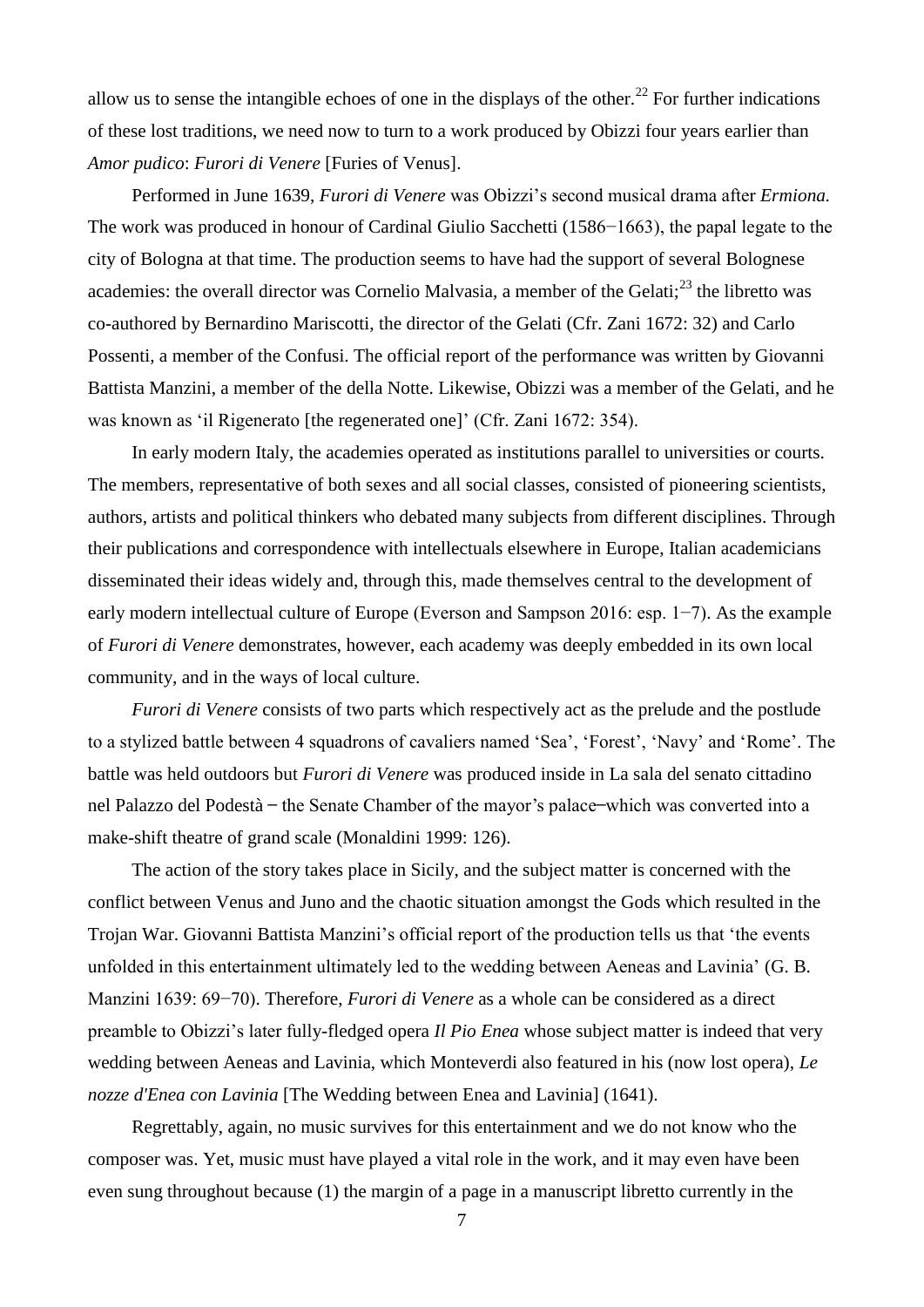possession of the Estense library, Modena,<sup>24</sup> records the voice types and provenances of persons who acted the roles of the Gods such as 'Astrea by Castrato di Colonna; Vulcan by Basso di Ferrara', and (2) Manzini in his report frequently comments upon the music, and particularly upon the singers' superb techniques, and the brilliance of the vocal music (G. B. Manzini 1639: 34).

The front pages of all the MS libretti give us the title '*Furori di Venere, Favola del Sig.re Obizzi*, which implies the importance of Obizzi's role. However, Obizzi was not the librettist nor was he the director or the promoter, but was the plot-deviser or 'ideas man' of the spectacle. It may have been fortunate for Obizzi not to be the general director of such a large-scale tournament (*torneo*) – if he had been, he would have had a specific and rather difficult task: finding and hiring a large number of horses and horsemen. Cornelio Malvasia who took up the position of director for this occasion, left for us several letters to nearby noblemen to negotiate and arrange with much struggle the hire of animals – one such example to Ferdinando II de Medici is as follows:

My Most Serene Lord,

These cavaliers are determined to present a tournament from the forthcoming Monday [18 April of that year] to the second Sunday after Easter [8 May].<sup>25</sup> And thus, I have come to ask Your Highness to honour them by sending to them some horses, as on the other occasion, you indeed humbled them by giving such permission to them. In the meantime, I will remain, with other cavaliers, most of all, kneeling happily to you. At Bologna 14 April 1639, Your most humble, devoted and grateful servant, Cornelio Malvasia (I-Mos: b. 33). $^{26}$ 

Naturally, in presenting a *torneo* and its accompanying pageants, the horse was an indispensable component. Sometimes, however, the poor animals seem to have been mistreated. In a pageant, they frequently had to carry heavily armoured and extravagantly decked-out riders while pulling an enormous festival-float at the same time. In an even more extreme case, in the underworld scene of *Amor prigioniero in Delo*, a *torneo* [Cupid imprisoned in Delos] presented by the Academy Torbidi in Bologna in 1628, some horses were disguised as dragons by make-up and costumes and were somehow made to bellow fire (Lodio 1628).

In this historical context, noteworthy is the situation concerning the Intangible Cultural Heritage nomination of the Palio di Siena, a centuries-old horse race.<sup>27</sup> In 2010, the nomination was prepared by several Sienese organisations including the municipality of Siena, the official organiser of the event. At first sight, it seemed only legitimate to include in the Intangible Cultural Heritage the famous horse race which has been backed up by the enthusiastic participation of the local community and is centuries old. The earliest record of the Palio dates back to 1239. By that time, the event had been established as part of the celebrations of the Assumption of the Virgin Mary on 15 August (Parsons 2004: 20). The current form of the event, however, originated in the seventeenth century and was preceded and concluded by varying forms of spectacles with music – exactly in keeping with the traditions of the *giostra/ torneo*.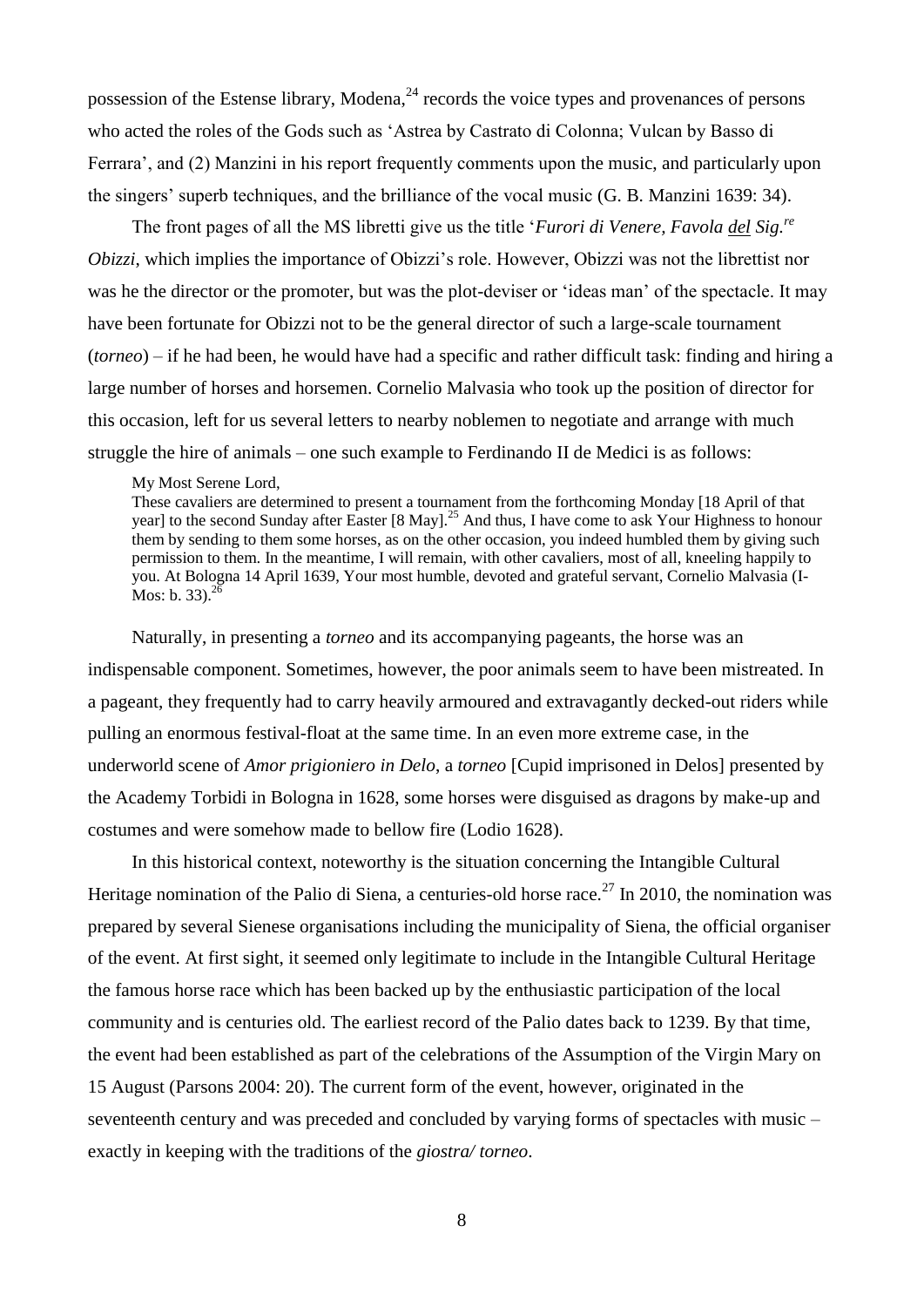Interestingly, the main motive for the nomination of the Palio was not solely cultural  $-$  for several years, animal rights activists were challenging the organiser over the welfare of the animals and those behind the nomination of the event hoped to exploit the status of the Intangible Cultural Heritage in order to silence the debate (Broccolini 2013: 297). In the end, the Ministry of Tourism and that of Cultural Heritage and Activities of the right-wing Italian government at that time, who opposed the administration of Siena, decided to block the nomination, much to Siena's fury and disappointment (Ibid: 298).

This case clearly indicates a serious problem. As Maggi has indicated (2014: 239), in Italy, where the consolidation of different states occurred as late as 1871, even a seemingly innocuous project such as safeguarding cultural heritage becomes affected strongly by the rivalries between central and local administrative forces. I will touch upon this later in the chapter. Before doing so, however, let us go further into the comparison between *l'opera dei pupi* and early modern operatic repertoire, particularly in terms of their musical practices and audiences.

#### **The Intangible: Tradition, Community and Experience**

As part of my research into the current practice of *l'opera dei pupi*, I conducted interviews with two particular practitioners in Sicily: the Fratelli Napoli company in Catania and the Turi Grasso company in Acireale in the province of Catania (Napoli 2015 and Grasso 2015). This ethnographic research provided illuminating insights and the practices of these two troupes from the Catanese region will be contrasted with the traditions found in Palermo, further west on the Island.<sup>28</sup>

As just implied, within *l'opera dei pupi*, there are two distinct regional schools (Palermo and Catania), although the previous literature, focusing mainly on Palermo, has never clearly made such a distinction. The two schools differ first in the size and the physical forms of their puppets and in their maneuvering techniques. In Palermo, puppets are approximately 80cm tall, weighing around 6kg and have maneuverable knees. They are controlled not only from above but also from the side of the stage by the puppeteer's manipulation of rods and strings (Morse 2007: 2). In Catania and its province, on the other hand, each doll is from 120 to 140cm tall, and has fixed knees, the weight reaching between 15 and 30kg (Grasso  $2015<sup>29</sup>$ . Their sturdier physique requires different controlling techniques − by wires attached to puppets' heads and hands bearing swords and shields (Grasso 2015). Perhaps the physical differences between the dolls of the two schools derive from different origins: the Catanese tradition seems to have been indebted to the Spanish puppet theatre (from which the Catanese Giovanni Grasso by happenchance acquired one doll in 1861), while the smaller, Palermitan doll may have been a fusion of the Neapolitan hand-puppet theatre traditions and the more general string-controlled marionette figures (Grasso 2015).

#### **<Insert Figure 2.3. here>**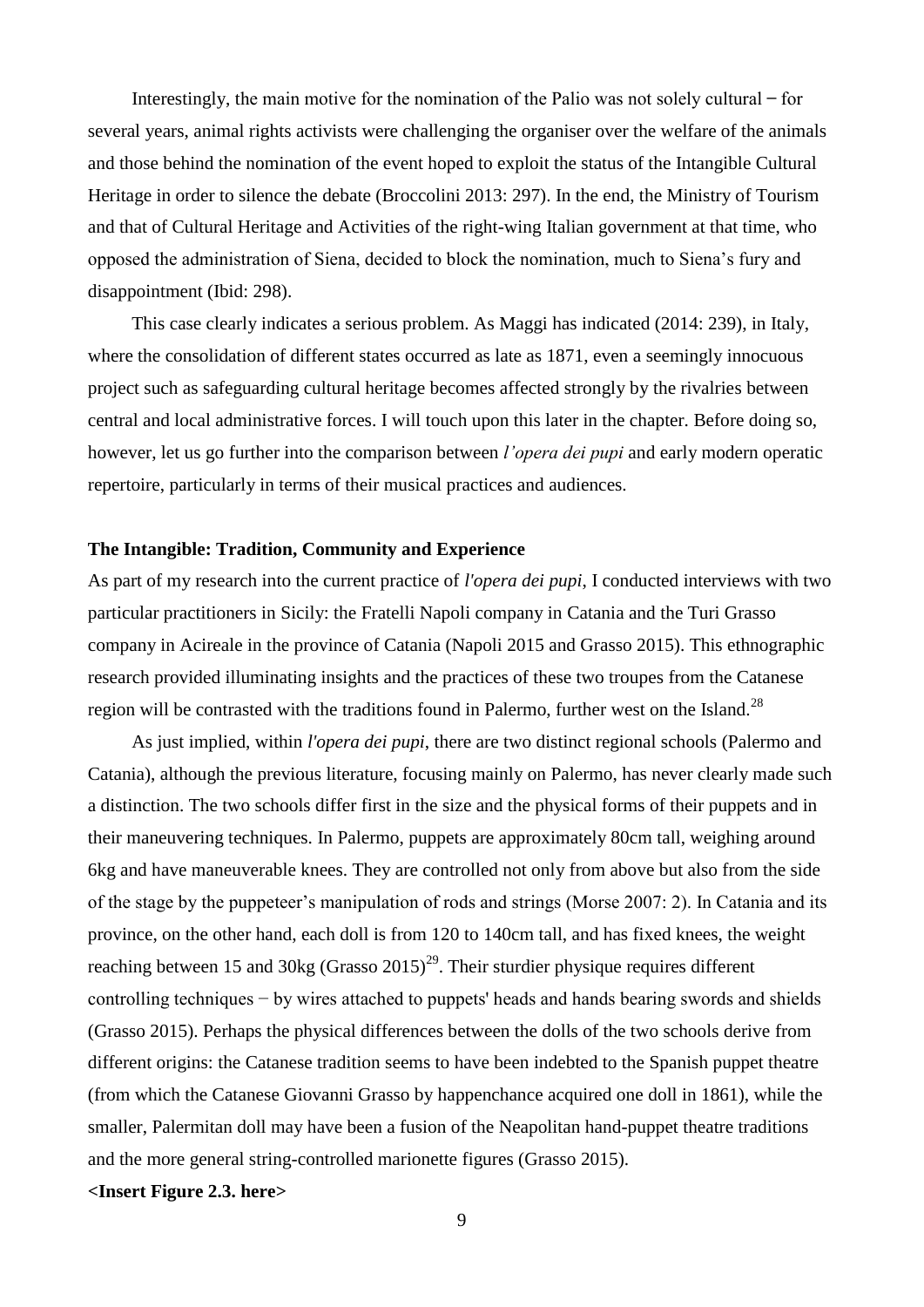Moreover, there are further characteristic differences between the two. In the Catanese theatre, all the programmes highlight fierce battle scenes between armoured knights (Grasso 2015), while in Palermo more varied themes can be found. Also in the Catanese practice, story-telling is designated solely to a separate narrator and puppeteers are not involved in the voicing and acting of the role which each puppet plays. Hence, those in Catania and its region proudly claim their more direct connection to the *contastorie* tradition and allegedly earlier establishment than the Palermo institution (Grasso 2015).

Music used for the puppet theatre performances is not standardized, and differs from company to company. In Palermo, a small group of live musicians seem to have accompanied performances in the second half of the nineteenth century, but nowadays small player-pianos or barrel-organs take over the entire role (Croce 2014: 58). They often borrow from preexisting 'masterpieces' such as Rossini's *William Tell* overture and Mozart's Turkish March or even excerpts from Wagner's musical dramas (Croce 2014: 67). In Catania, the practices vary widely: the Grasso company, following older traditions, uses very little music, only a drum roll to announce the entrance of each character or to accompany a battle scene and the sound of a strip of sheet metal for thunder effect (Grasso 2015), while the Napoli company has recently started performing the stories of four famous operas by puppets with the music: Gluck's *Orfeo ed Euridice*, Rossini's *Tancredi*, Falla's *Retablo de Maese Pedro* and Mascagni's *Cavalleria rusticana* (Napoli 2015). However, these Napoli family practices are exceptional. In *l'opera dei pupi* music generally plays only a supplementary role.

Behind such disparate practices are different audience groups. Originally, *l'opera dei pupi*  was performed only for male commoners from the neighbourhood. In particular, the Catanese theatre, due to its celebration of virility through many battle scenes, was intended almost solely for local adult men. Such an homogenous audience is now a thing of the past.<sup>30</sup> Nowadays each company must prepare itself for diverse audiences (Morse 2007: 133), ranging from local wedding guests, children on school excursions, to foreign tourist groups (Grasso 2015). As a result, it is no longer possible for Sicilian puppeteers to present *farse* using their own dialect and peppering their plots with local incidents. For most current audiences, *l'opera dei pupi* is a one-off experience; rarely will they become an avid member of the 'community'. Regrettably, despite the claim of UNESCO, the 'traditional' *opera dei pupi* of Sicily may no longer be rooted in the local 'community'. Such a metamorphosis is inevitably a danger with itinerant performers who seek a wide audience. However, a situation similar to that of *l'opera dei pupi* has been noted regarding Sardinia's *Canto tenores*, another Italian practice inscribed as 'Intangible Cultural Heritage'. Sardinian singers are requested to perform only tourist-friendly repertoire, which critics have argued has resulted in the 'trivialization' of the genre (Maggi 2014: 242).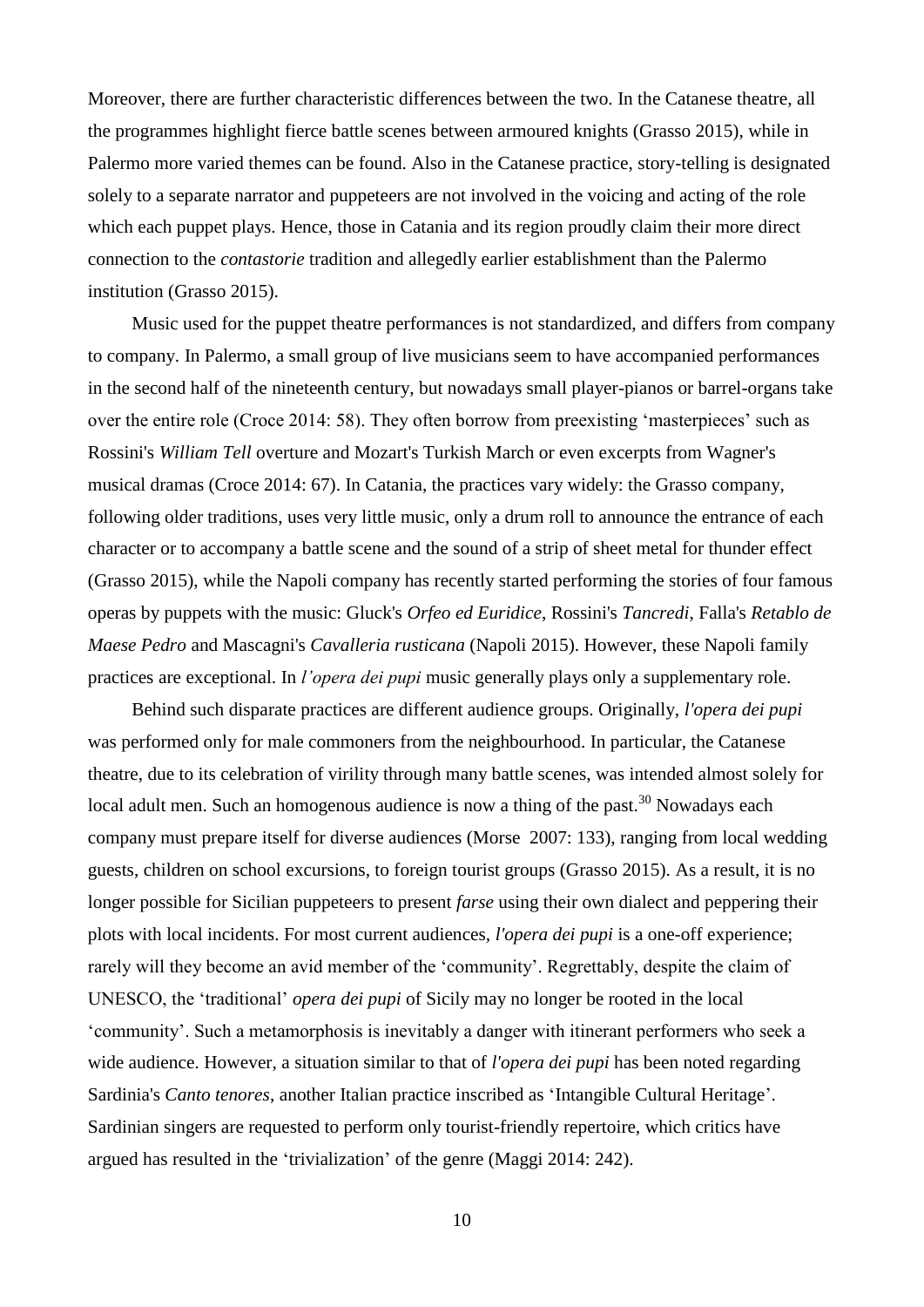It may be rather ironic that there is a move within the realm of Italian 'art music'− which is often considered to transcend all provincial contexts and region-specific meanings − to show more concern for the local community. One such example can be found in the activities of the Associazione Culturale Bal'Danza in Ferrara, Italy. The Association was set up in 2003 in memory of Thomas Walker, the renowned American scholar of early modern Italian music and the former Dean of the Faculty of Education at Ferrara University. According to the president Valeria Conte Borasio (2015), the prime aim of the Bal' Danza group is to promote music, dance, poetry, and theatre from the Renaissance and Baroque periods connected directly with Ferrara's history and traditions, and to improve local awareness of them, focusing particularly upon the glorious reign of the House of Este (ended in 1597). A series of annual subscription concerts occur in Ferrara's historic sites; for example, in March 2015, Bal'Danza held a concert consisting of repertoire associated with Ferrara's legendary virtuosic singer, Anna Guarini (1563–1598)<sup>31</sup> at the Casa dei Romei.

Many cultural institutions in the city (such as Ferrara University, the Conservatoire G. Frescobaldi, Superintendence of Culture, the City and Province of Ferrara) have supported the Association, allowing them access to historical sites free of charge. Over the years, the group has built a close connection with the local community and in 2014 they were given by the Chamber of Commerce, Ferrara, the 'Riconoscimento Alberto V d'Este al Merito per la Cultura' award for their cultural contribution to the area. Up to 2011 before the recent recession took a heavy toll, they were given monetary support only from the local governments (the city and the province). However, the central government has made no attempt to support such local cultural activities in any viable manner − another case of the 'Italian' problem discussed by Maggi (2014).

The musical performances of the Bal' Danza Association under the direction of Romano Valentini are a result of collaboration between musicians alert to historical performance practices and scholars (notably Elio Durante and Anna Martellotti, experts in Ferrarese madrigals). These explorations of early performance practices have unsettled homogenized views of the past made more narrow and uniform through the prism of more recent, simplified approaches. For example, nowadays people may talk about 'classical singing' and not infrequently consider it as subject to caricature (Cfr: Wilson 2007). However, the existence of such a 'universal' singing style within western art music is a fallacy; a different language and a different type of repertoire naturally require a different singing style. Moreover, each style has 'evolved' during its long history. What we call 'operatic singing' did not become established until the nineteenth century, if not later (Potter 1998: 47), and may have become more uniform, not less, with the advent of recording. At its formative and developmental stages, opera was connected more clearly to smaller and locallyintegrated 'popular' genres and their styles of performance, as we have seen. Thus, at a given point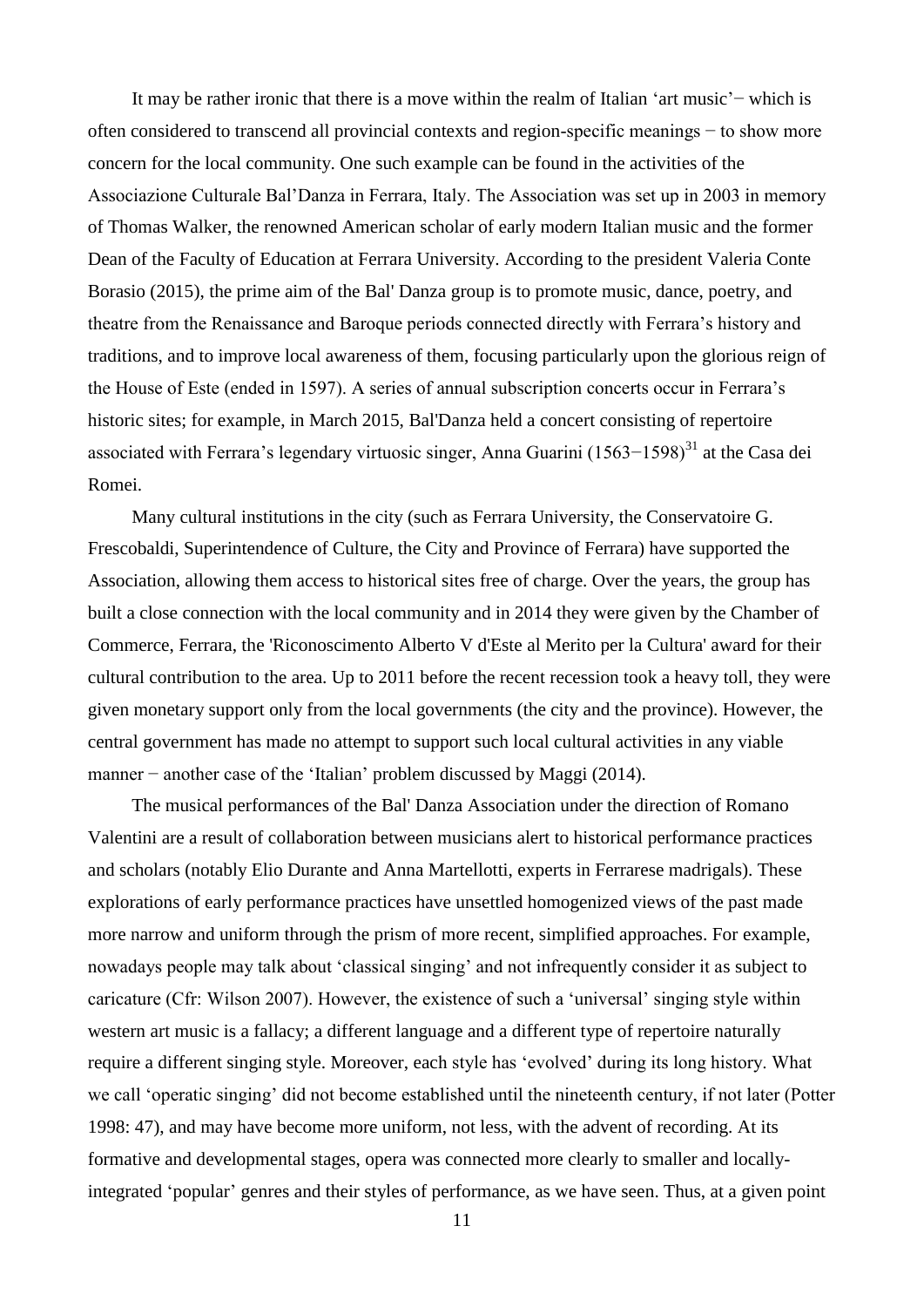(say, the mid seventeenth century), there was no difference at all between the musical style associated with opera and its prototypes (such as *torneo* and *giostra*) and that found at local celebratory events (such as the Palio di Siena).

The increasing number of performances of the early modern repertoire in recent years has established certain methodologies including 'archaeological' methodologies of performance practice − and there are quite a few groups (including Bal' Danza) which are committed to them. The methods have been formed in tandem with scholarly work in the areas of performance practice, where the tangible survival of documents (such as scores, libretti, treatises, descriptions of performances and other relevant literature) and iconographical material plays an essential role. In the actual act of performance, however, the intangible also becomes important. The intangible here is not only about 'empirical memory' which consists of elements transmitted from a predecessor 'by means of a particular terminology' at 'the moment of passing experience' on to the following generation (Barba and Savarese 2011: 164) but also includes what we may call 'physiological extrapolation'. For example, early modern Italian repertoire often requires the singer to manage very long and fast melismatic passages. Those phrases are executable only by a 'lightning-quick kind of glottal articulation which was performed on the soft palate' (Sherman 1997: 231), in other words, 'a rapid spasm of the muscles controlling the larynx, causing the glottis to open and close in a rapid oscillation' (Rogers 1998: 354), not by diaphragmic control, the latter being a new method developed in the eighteenth century. Due to the relative paucity (if not the complete lack) of contemporary literature on methodological vocal execution, over recent years, singers of early modern music have 'experimented' with their own physiologies in order to reproduce all the effects that the literature richly describes. This 'physiological extrapolation' is beyond the usual realm of archaeology. It may not reconstruct the genuinely 'authentic' sound of early music, but its results, in the most intangible of arenas, deserve to find a place within conceptions of intangible cultural heritage.

## **Conclusion**

The ingredients that found their way into opera reveal a striking overlap with cultural forms that have been inscribed by UNESCO as Intangible Cultural Heritage. Those components not only enriched opera as a multi-faceted genre but also highlight that even opera − one of the most elite yet mainstream Western art-forms – was generated out of products of local communities of various kinds and experiences, before becoming associated with the centres and institutions of political and cultural power embedded in the Absolutism of the eighteenth century.<sup>32</sup> An anthropological approach is clearly possible at each stage of opera's development and it enables us to glimpse now-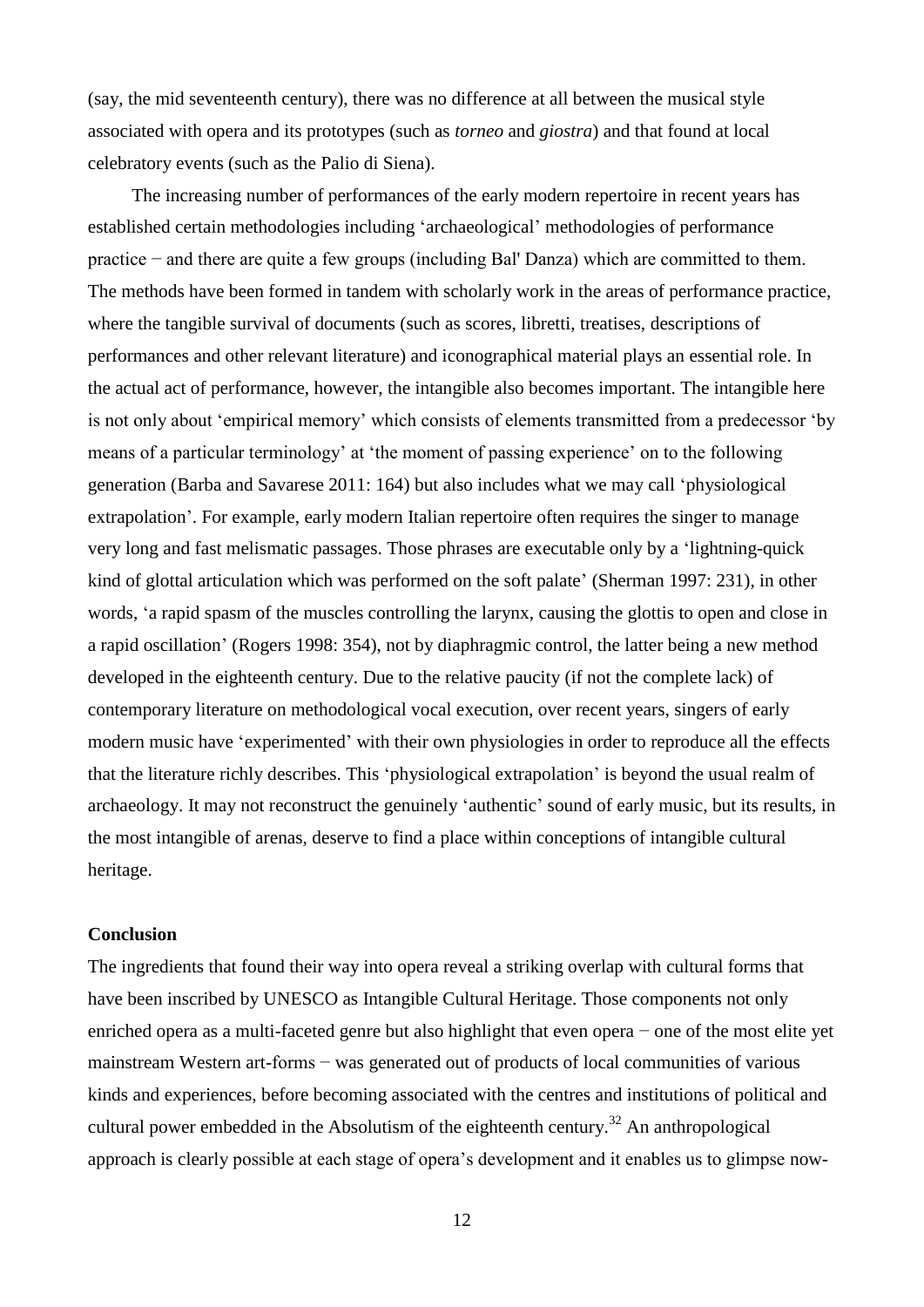lost intangible artifacts of the past. This, in turn, makes us aware of several problems − practical as well as conceptual − concerning the preservation of 'Intangible Cultural Heritage'.

The first is concerned with the justifications for preserving a musico-cultural form in relation to its community. Opera is no longer based in a particular community or region and is often considered as if it were somewhat 'global'. Moreover, the genre has the potential to alienate audiences: old repertoire might no longer reflect contemporary society while modern opera targets only a small number of connoisseurs. Such alienation is not a problem unique to opera but is ubiquitous. The problem worsens because the notion of 'local community' is itself becoming unstable due to the changing social demography in any given region. We must be aware that there is always a danger that a cultural form will be preserved simply for the sake of an 'imaginary' community − imaginary in the sense that its existence may have been taken for granted in the past but is no longer incontrovertible. The term may be reminiscent of what Anderson defines as the nation: 'an imagined political community' where 'the members ... will never know most of their fellow-members ... yet in the minds of each lives the image of their communion' (2006: 6). However, the problem concerning the 'imaginary' community may be more serious. This is because deliberate fabrication of a cultural community would be not only meaningless and unhealthy but, in the first place, totally against the principles of cultural protection.

A second issue concerns the effects of 'protection'. In practical terms, this leads to considering the problematic nature of public support for arts and culture. Opera houses often receive large monetary support from governments. Bereson has defended this, indicating that opera is 'an institution with roots that are inextricably linked with the very concept of the state, which provides its ceremonial core' (2002: 185). By contrast, the designation 'Intangible Cultural Heritage' is solely honorary in nature and those inscribed items are not subject to monetary gain. Although justifying or criticizing the priorities of governmental funding is not within the scope of this paper, it should be noted that what must be subject to 'protection' is not so much the opera house as an institution nor the puppet, as a tangible object, of the theatre, rather the human skill behind the practice of each art form precisely, the 'intangible', which UNESCO attempts to address. However, all the persons working for *L'opera dei pupi* I interviewed unanimously claimed that they saw no improvement in their situations after the UNESCO recognition and they conveyed to me their concerns about the lack of a training system for future generations. The high-level execution of any artform requires long-term dedication and training. Without investing in training systems, no artform will survive. Furthermore, it is rather questionable whether giving a cultural phenomenon the appellation of Intangible Cultural Heritage will give rise to practically effective solutions for transmission and sustainability. In fact, in 2012 when Cremona's violin making was registered as Intangible Cultural Heritage, the city was praised as an exemplary model not in terms of culture but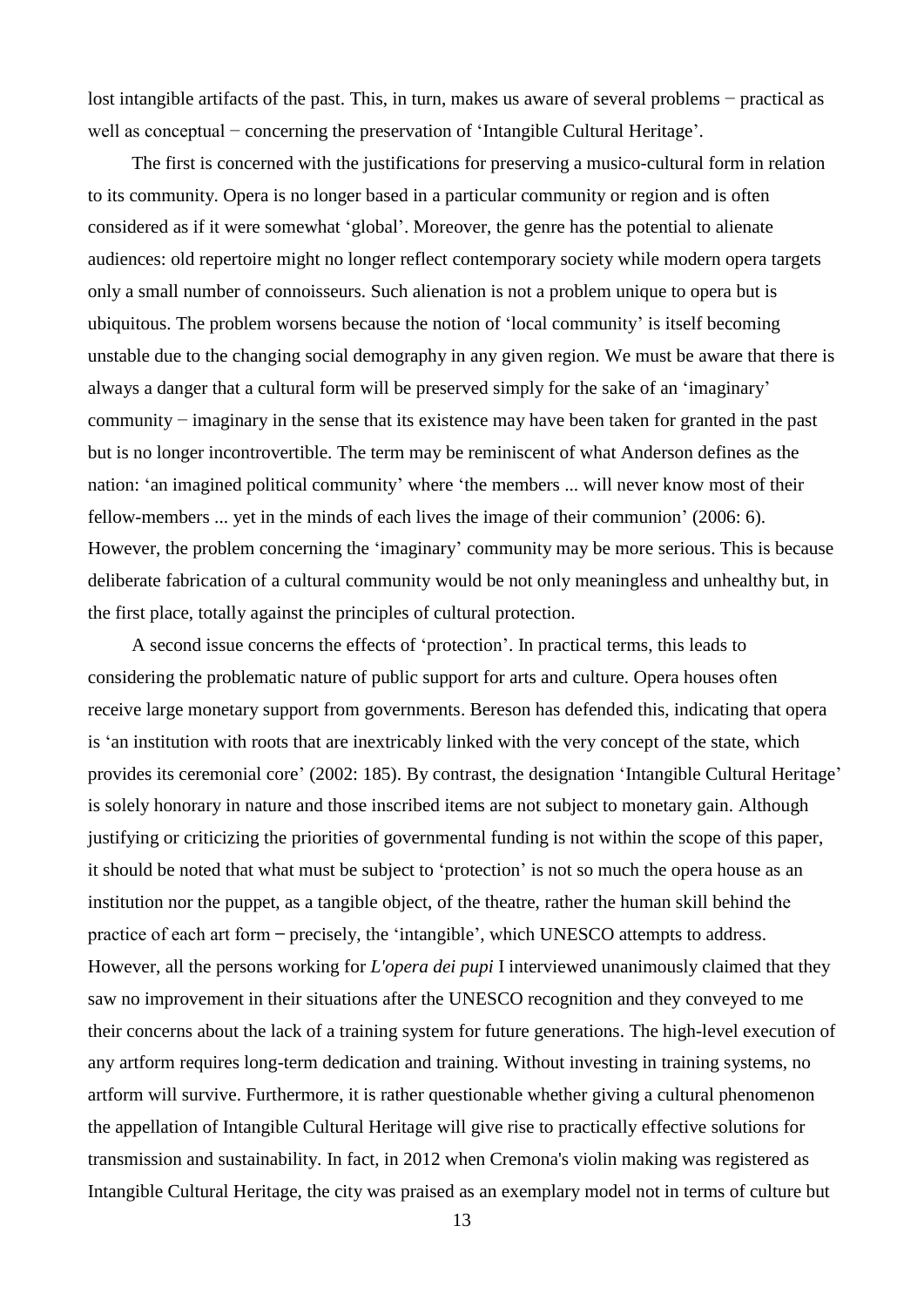economics − as a model which shows how a low-cost set of public-private joint actions enhances the status of a city and potentially boosts its economy (Magnani 2014: 162−163). Cremona violin craftsmanship is so far the only item in the Intangible Cultural Heritage list directly connected to western art music. But the registration does not seem to have encouraged a productive exchange between the two forms of the intangible − the skills of instrument making and those of music making − but rather has transmogrified into the values of commerce rather than community.

Finally, from what are we protecting artforms? From the influence of industrialized entertainment genres? From the 'negative' effects of globalization and commercialization? The entertainment industry seems unstoppable due not only to its 'global' accessibility but also its monetary power. As opera demonstrates, a cultural form that commences as a local phenomenon might eventually develop to acquire 'global' recognition, and this should not be considered simplistically as an objective indication of a failure but rather as a complex (and perhaps detrimental) diffusion and transformation of its original identity. Opera has survived precisely because it 'evolved'. Culture is by nature fluid and in constant change particularly through encounters with, and influence from, other cultures. Discussing 'globalization' only in negative terms may be naïve if not counterproductive. What we should bear in mind here is that it may be more productive to archive webs of culture and their attendant experiences rather than isolated activities and practices. In that way, we can respect the right of a heritage to grow and evolve, and the question of elitism will become merely one of its temporary use, and not of its origin or its ultimate destination.

<sup>&</sup>lt;sup>1</sup> My special thanks to: Amanda and Gaetano Grasso (La compagnia Turi Grasso, Acireale); Fiorenzo Napoli (La compagnia Fratelli Napoli, Catania); Miho Kamiya and Valeria Conte Borasio (L'associazione culturale Bal' Danza, Ferrara).

<sup>&</sup>lt;sup>2</sup> Dolls used for *l'opera dei pupi* are in fact 'marionettes' since they are large and not to be operated by hands. However, it is customary that the English term 'puppet' is used in this context perhaps in order to mimic the phonetics of the Sicilian term 'Pupi' and I follow that practice in this article.

<sup>3</sup> For the history of *l'opera dei pupi*, see: (McCormick and Pratasik. 1998: 200−204); (Morse 2007: 20−52) and (Croce 2014: esp. 11−22).

<sup>&</sup>lt;sup>4</sup> For the rather troublesome processes of establishing the 'masterpiece' programme and the subsequent shift to the 'IHC' project, see: (Aikawa-Faure 2008: 13−44).

<sup>5</sup> http://www.unesco.org/culture/ich/?pg=00103#definition-and-criteria (accessed 30 September 2016).

<sup>6</sup> http://www.unesco.org/bpi/intangible\_heritage/italy.htm (accessed 30 September 2016).

 $<sup>7</sup>$  Note that Barba's use of the term 'empirical' does not conform to that of Deleuze who understands the notion as</sup> opposed to the 'transcendental'. One writer describes Deleuze's concepts thus: ' the empirical − lived, intuited or sensed experience − and the transcendental − the formal condition of experience, experience gone beyond' (Pearson 2002: 170). 8 See, for a comprehensive list of *Orlando furioso* operas: (Carter 1992: I, 192). For a list of 18th-century *Orlando*

operas, see: (Buch 2009: 376−377).

<sup>9</sup> Early 'Magic opera' examples include: Luigi Rossi's opera, *Il palazzo incantato* (on a libretto by G. Rospigliosi, in Rome, in 1642); F. Sacrati's *L'isola di Alcina* (F. Testi, Bologna, 1648); S. Martinelli's *Alcina* (?, Trent, 1649); and Cavalli's *Bradamante* (P. P. Bissari, Venice, 1650). Buch discusses Ariosto's work and its subsequent operatic adaptations as one of the precedents and the sources of 18th-century magic opera (2009: esp. 4−7). *The New Grove Dictionary of Opera*, however, defines the term 'magic opera' only relation to German operas from the late 1780s to the 19th century. See: (Bauman 1992).

<sup>&</sup>lt;sup>10</sup> 'Gernando, che furiosamente strascinando un seggio vi si pose a sedere in atto di pensoso' (David 1696: 36).